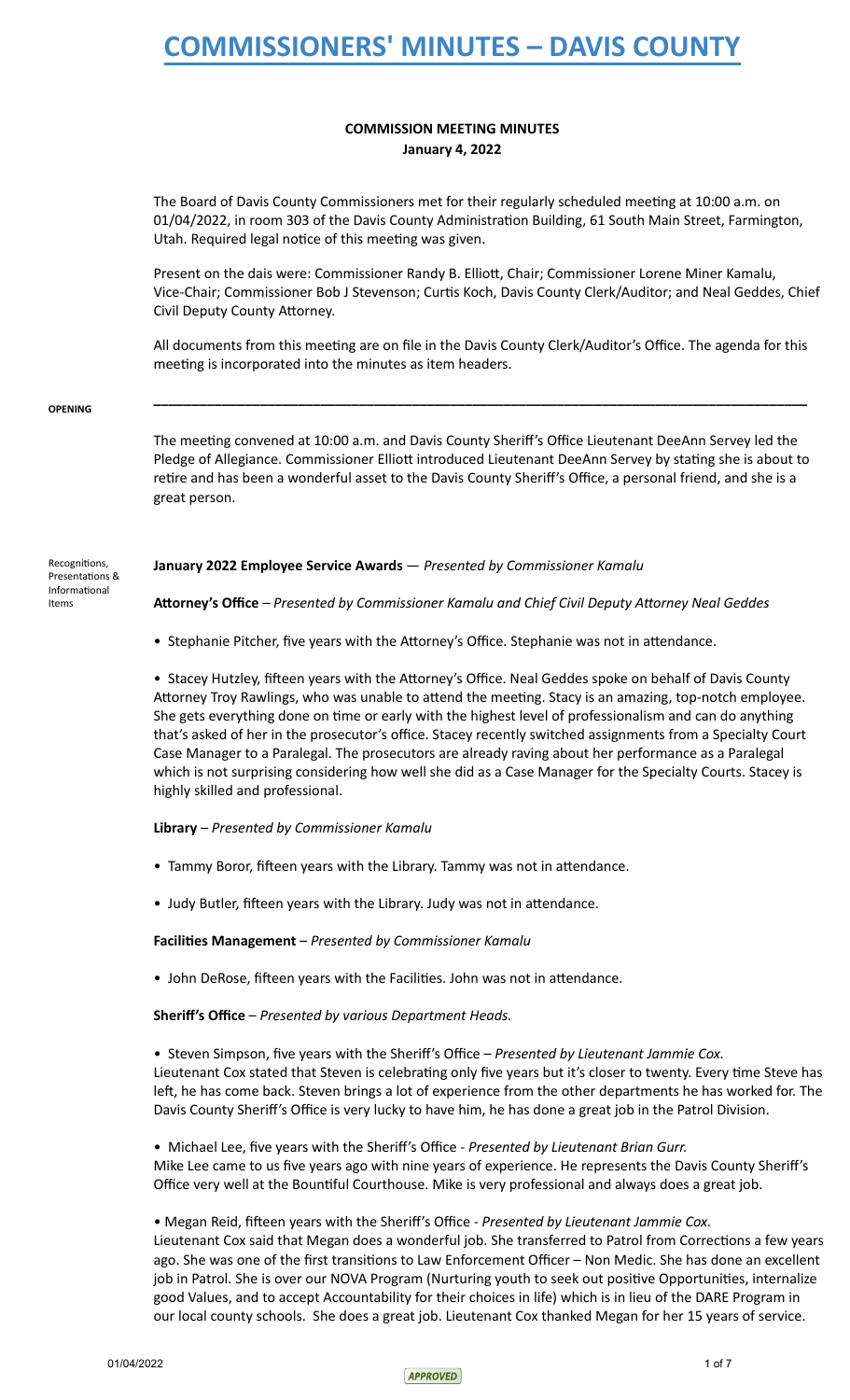• Vicky Jones, fifteen years with the Sheriff's Office. Vicky was not in attendance.

 • DeeAnn Servey, twenty years with the Sheriff's Office *- Presented by Captain Boydston.* Lieutenant Servey is retiring January 15, 2022. She has spent most of her career in the Corrections Division and was promoted early on in her career, just after five years, to Sergeant. She served as Davis County's PIO (Public Information Officer). She was always so bubbly with the media and recognizable. She was then promoted to Lieutenant where she returned to the Corrections Division where she will retire. Lieutenant Servey has been so involved with community engagement and has been a great resource to the Sheriff's Office. She always has a smile on her face.

Commissioner Kamalu thanked everyone for coming to the meeting for these Service Awards and for supporting each other. She expressed her gratitude to everyone in this county and said they do great work. She wished everyone a Happy New Year.

#2022-0001 Notice of intent to engage in contract negotiations for the Davis County Public Meeting **Management Software RFP** — *Presented by Clerk/Auditor Curtis Koch* 

It was explained that this RFP is for a meeting management software which will be implemented throughout the County.

**\_\_\_\_\_\_\_\_\_\_\_\_\_\_\_\_\_\_\_\_\_\_\_\_\_\_\_\_\_\_\_\_\_\_\_\_\_\_\_\_\_\_\_\_\_\_\_\_\_\_\_\_\_\_\_\_\_\_\_\_\_\_\_\_\_\_\_\_\_\_\_\_\_\_\_\_\_\_\_\_\_\_\_\_\_\_\_\_** 

 **PUBLIC COMMENTS** 

The public was invited to make comments to the Commission.

No comments were made.

#### **BUSINESS/ ACTION**

### *Assessor*

Ratification of Agreement #2022-0002 the contract with Jorgensen Appraisal, Inc.

1. Ratification of Agreement #2022-0002 of the contract with Jorgensen Appraisal, Inc. to perform a  **review of the appraisal that Lagoon Amusement Park supplied for their appeal** — *Presented by Assessor Lisa Manning*

**\_\_\_\_\_\_\_\_\_\_\_\_\_\_\_\_\_\_\_\_\_\_\_\_\_\_\_\_\_\_\_\_\_\_\_\_\_\_\_\_\_\_\_\_\_\_\_\_\_\_\_\_\_\_\_\_\_\_\_\_\_\_\_\_\_\_\_\_\_\_\_\_\_\_\_\_\_\_\_\_\_\_\_\_\_\_\_\_** 

 It was explained that Lagoon provided an appraisal for their appeal, however, Davis County does not have anyone with the expertise in the Assessor's Office to analyze that. Jorgensen Appraisal has the expertise in amusement appraising and will be doing the review of the appraisal in order to proceed with the appeal. Commissioner Kamalu asked if this company was local. Lisa Manning answered by stating yes, it is located in Sandy.

The contract period is 12/20/2021 to 12/31/2021. The payable amount is \$855.

Motion to Approve: Com. Stevenson Seconded: Com. Kamalu All voted Aye

### *CED*

 Summary List #2022-0003 of RV rental agreements with the Legacy Events Center

 **2. Summary List #2022-0003 of RV rental agreements with the Legacy Events Center** — *Presented by Community and Economic Development Director Kent Andersen*

The contract period is 11/18/2021 to 11/28/2021. The receivable amount is \$416.96.

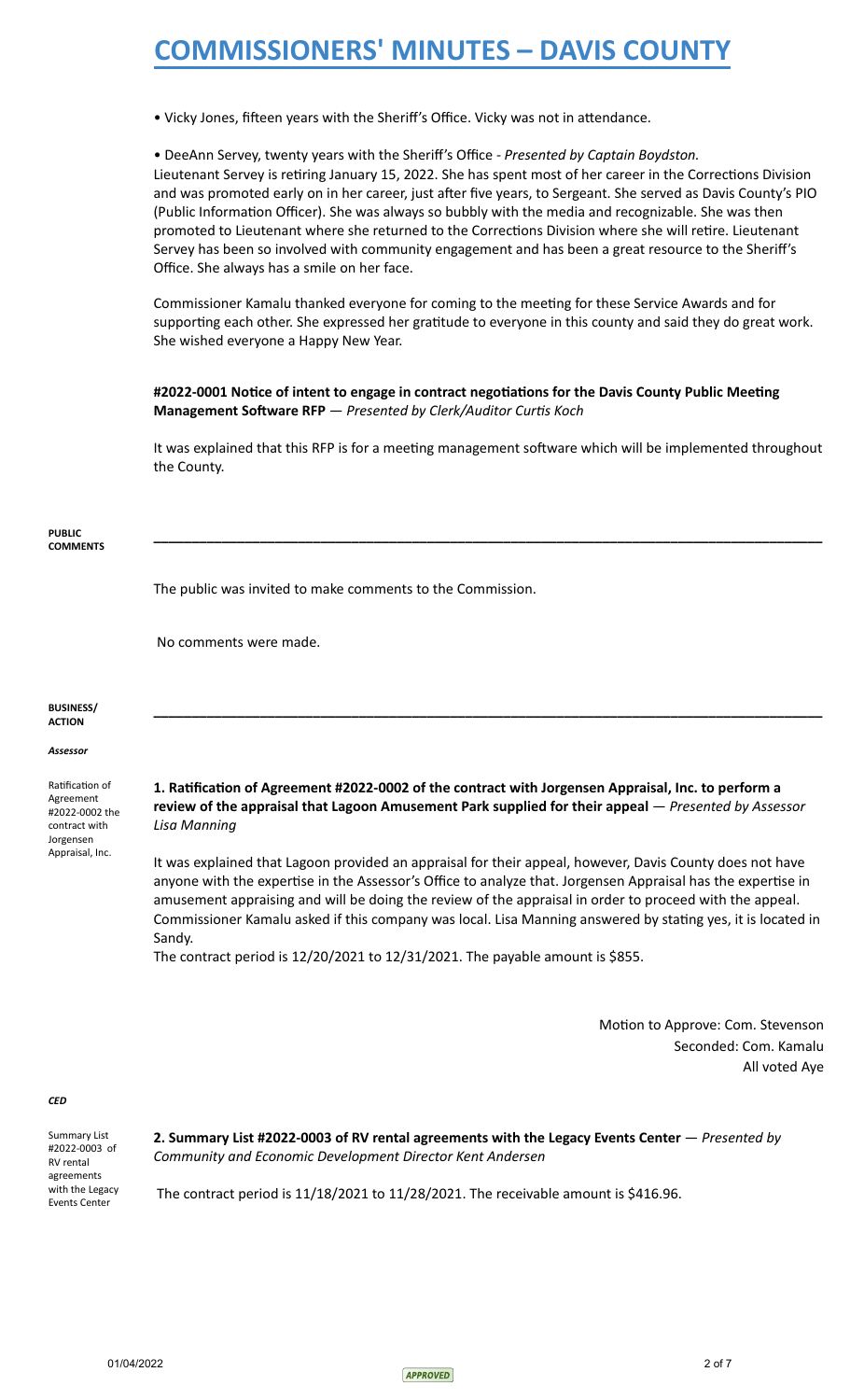Summary List #2022-0004 of low dollar contracts with the Legacy Events Center

 **3. Summary List #2022-0004 of low dollar contracts with the Legacy Events Center** — *Presented by Community and Economic Development Director Kent Andersen*

The contract period is 11/04/2021 to 12/18/2021. The receivable amount is \$5,397.76.

 Agreement #2022-0005 with Cheyenne Twitchell

4. Agreement #2022-0005 with Cheyenne Twitchell to assist the tourism team in digital marketing efforts — *Presented by Community and Economic Development Director Kent Andersen*

 It was noted that this is specific to the discoverdavis.com website. The contract period is 02/01/2022 to 12/31/2022. The payable amount is \$5,500.

 Amendment #2021-129-C to the Standard Service Provider **Contract**  Agreement with Resource Consultants

 **5. Amendment #2021-129-C to the Standard Service Provider Contract Agreement with Resource Consultants** — *Presented by Community and Economic Development Director Kent Andersen*

 It was explained that Resource Consultants assists with monitoring compliance of HUD requirements for the Community Development Block Grant.

 The contract period is 12/01/2021 to 06/30/2022. The payable amount is \$74,420. This is an increase of \$26,150.

> Motion to Approve Items 2-5: Com. Kamalu Seconded: Com. Stevenson All voted Aye

#### *Facilies*

 Amendment #2019-0220-C to the Architectural Service Agreement with CRSA, Inc

6. Amendment #2019-0220-C to the Architectural Service Agreement with CRSA, Inc. for additional **Construction Administration services due to the extended construction time frame from product delays** for the Memorial Courthouse - Presented by Facilities Director Lane Rose

It was noted this is for additional construction due to the extended four months, which will be an additional three thousand per month. Lane Rose explained that the windows are being installed on the Memorial Courthouse which will allow for the interior finishes to begin. The contract period is 01/04/2022 to 09/30/2022. The payable amount is \$12,664.75.

 Commissioner Kamalu commented on the amount of work that has been done on the outside of the property. Lane agreed and advised that the concrete has been going in, they heated the ground with heaters in order to keep that process going.

> Motion to Approve: Com. Kamalu Seconded: Com. Stevenson All voted Aye

### *Information Systems*

Ratification of the Master Agreement #2022-0006 with KnowBe4

7. Ratification of the Master Agreement #2022-0006 with KnowBe4 for Security Awareness Training and **PhishER subscriptions**  $-$  *Presented by Information Systems Director Mark Langston* 

The contract period is 12/22/2021 to 03/22/2025. The payable amount is \$46,797.75.

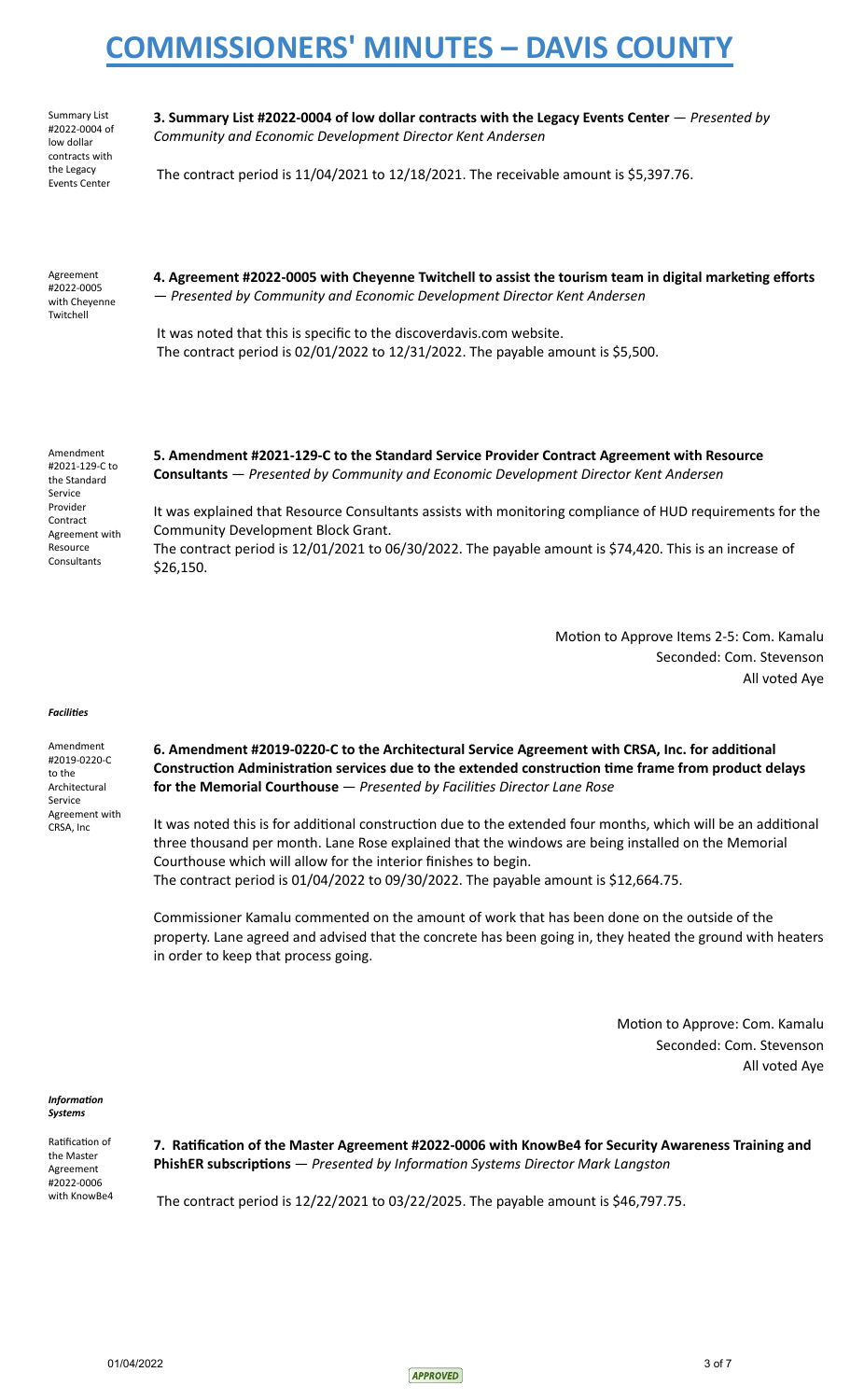Ratification of the contract #2022-0007 with Sanity Solutions, Inc. for the Nutanix Server Node upgrade

8. Ratification of the contract #2022-0007 with Sanity Solutions, Inc. for the Nutanix Server Node upgrade  $-$  Presented by Information Systems Director Mark Langston

The contract period is 12/21/2021 to 12/21/2024. The payable amount is \$259,000.

Ratification of the contract #2022-0008 with Sanity Solutions, Inc

9. Ratification of the contract #2022-0008 with Sanity Solutions, Inc. for Nutanix Prism Pro licenses -**Presented by Information Systems Director Mark Langston** 

The contract period is 12/21/2021 to 12/21/2022. The payable amount is \$11,000.

 Amendment #2013-0487-B to the contract with Solutions-II, Inc 10. Amendment #2013-0487-B to the contract with Solutions-II, Inc. extending Motorola Spillman server  **managed services for one year**  $-$  *Presented by Information Systems Director Mark Langston* 

The contract period is 01/04/2022 to 04/01/2023. The payable amount is \$13,600.

 Agreement #2022-0009 with Computech

11. Agreement #2022-0009 with Computech for the Adlumin Security Information and Event Management **platform** - Presented by Information Systems Director Mark Langston

The contract period is 01/04/2022 to 01/31/2023. The payable amount is \$83,834.72.

 Commissioner Kamalu asked Mark Langston what a Node is, referencing item 8. Mark answered by explaining that a node is like a server, it is a rack full of disk drive CPU processing memory which we make into servers.

> Motion to Approve Items 7-11: Com. Stevenson Seconded: Com. Kamalu All voted

### *Sheriff*

**Training**  Reimbursement Agreement #2022-0010 with Jonathan A. Black for Law Enforcement Officer Training

 **12. Training Reimbursement Agreement #2022-0010 with Jonathan A. Black for Law Enforcement Officer Training** — *Presented by Sheriff Kelly Sparks*

It was explained that this agreement is established with the employee and can be satisfied by the employee working for the County for two years, or in lieu of that, the employee paying back the prorated amount of the training funds.

The payable amount is \$16,355.

 Approval of document #2022-0011 for found money at the Davis County Sheriff's Office to be contributed to the Safe Harbor Crisis Center

 **13. Approval of document #2022-0011 for found money at the Davis County Sheriff's Office to be contributed to the Safe Harbor Crisis Center** — *Presented by Sheriff Kelly Sparks*

The pass-through amount is \$82.73.

 $01/04/2022$  4 of 7

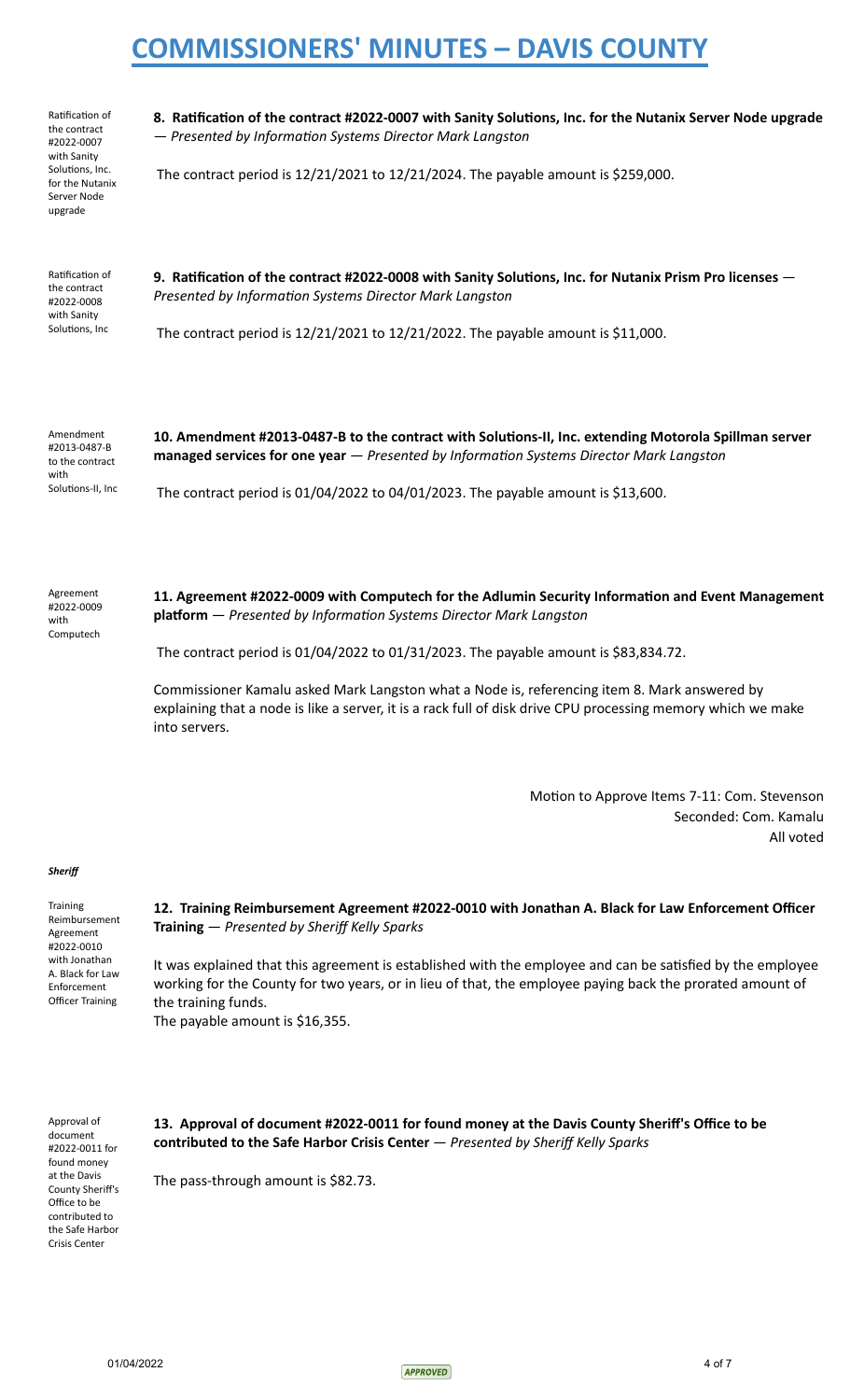| Ratification of<br>the amendment<br>#2017-0018-A<br>to the contract<br>for Medical<br>Services with<br>Wasatch<br>Correctional<br>Medical<br>Services, PLLC | 14. Ratification of the amendment #2017-0018-A to the contract for Medical Services with Wasatch<br>Correctional Medical Services, PLLC for the Davis County Correctional Facility extending the contract<br>terms - Presented by Sheriff Kelly Sparks<br>The contract period is 06/30/2022.                                                                                                    |
|-------------------------------------------------------------------------------------------------------------------------------------------------------------|-------------------------------------------------------------------------------------------------------------------------------------------------------------------------------------------------------------------------------------------------------------------------------------------------------------------------------------------------------------------------------------------------|
| Ratification of<br>the amendment<br>#2021-00320-A<br>to the contract<br>with Garrett<br>Dental Services,<br><b>PLLC</b>                                     | 15. Ratification of the amendment #2021-00320-A to the contract with Garrett Dental Services, PLLC to<br>extend the original contract for dental services in the Davis County Correctional Facility along with a cost<br>$increase - presented by Sheriff Kelly Sparks$<br>The contract period is to 06/30/2022. The payable amount is \$125 an hour or \$625 a week<br>(whichever is greater). |
| Agreement<br>#2022-0012<br>with N and J<br>Inc. DBA Liberty<br>Towing to be<br>considered for<br>the towing<br>rotation.                                    | 16. Agreement #2022-0012 with N and J Inc. DBA Liberty Towing to be considered for the towing rotation.<br>2022-0012 - Presented by Sheriff Kelly Sparks<br>The contract period is 07/01/2021 to 06/30/2022.                                                                                                                                                                                    |
| Per Capita<br>Grant<br>Application<br>#2022-0013<br>FY 2023                                                                                                 | 17. Per Capita Grant Application #2022-0013 FY 2023 and guidelines with the Bureau of Emergency<br>Medical Services and Preparedness - Presented by Sheriff Kelly Sparks<br>The contract period is 07/01/2022 to 06/30/2023. The receivable amount is unknown at this time.                                                                                                                     |
| Ratification of<br>the addendum<br>#2022-0014 to                                                                                                            | 18. Ratification of the addendum #2022-0014 to the quote from Cellebrite for services to extract and<br>analyze data from cell phones for investigative purposes - Presented by Sheriff Kelly Sparks                                                                                                                                                                                            |

 #2022-0014 to the quote from Cellebrite for services to extract and analyze data from cell phones for investigative purposes

The contract period is 10/21/2021 to 10/20/2022. The payable amount is \$4,700.

 Commissioner Kamalu asked the Sheriff if there will be an RFP for the medical and dental contract extensions. Sheriff Sparks explained that the Sheriff's Office is in the process of negotiating those services with an RFP.

> Motion to Approve Items 12-18: Com. Stevenson Seconded: Com. Kamalu All voted Aye

 **CONSENT ITEMS** 

 Commission Meeting Minutes

### **Meeting Minutes**

Meeting Minutes for November 16, 2021 and Work Session Minutes for December 6, 2021 (closed session), December 7, 2021, December 14, 2021, and December 20, 2021(closed session), were presented for approval.

**\_\_\_\_\_\_\_\_\_\_\_\_\_\_\_\_\_\_\_\_\_\_\_\_\_\_\_\_\_\_\_\_\_\_\_\_\_\_\_\_\_\_\_\_\_\_\_\_\_\_\_\_\_\_\_\_\_\_\_\_\_\_\_\_\_\_\_\_\_\_\_\_\_\_\_\_\_\_\_\_\_\_\_\_\_\_\_\_**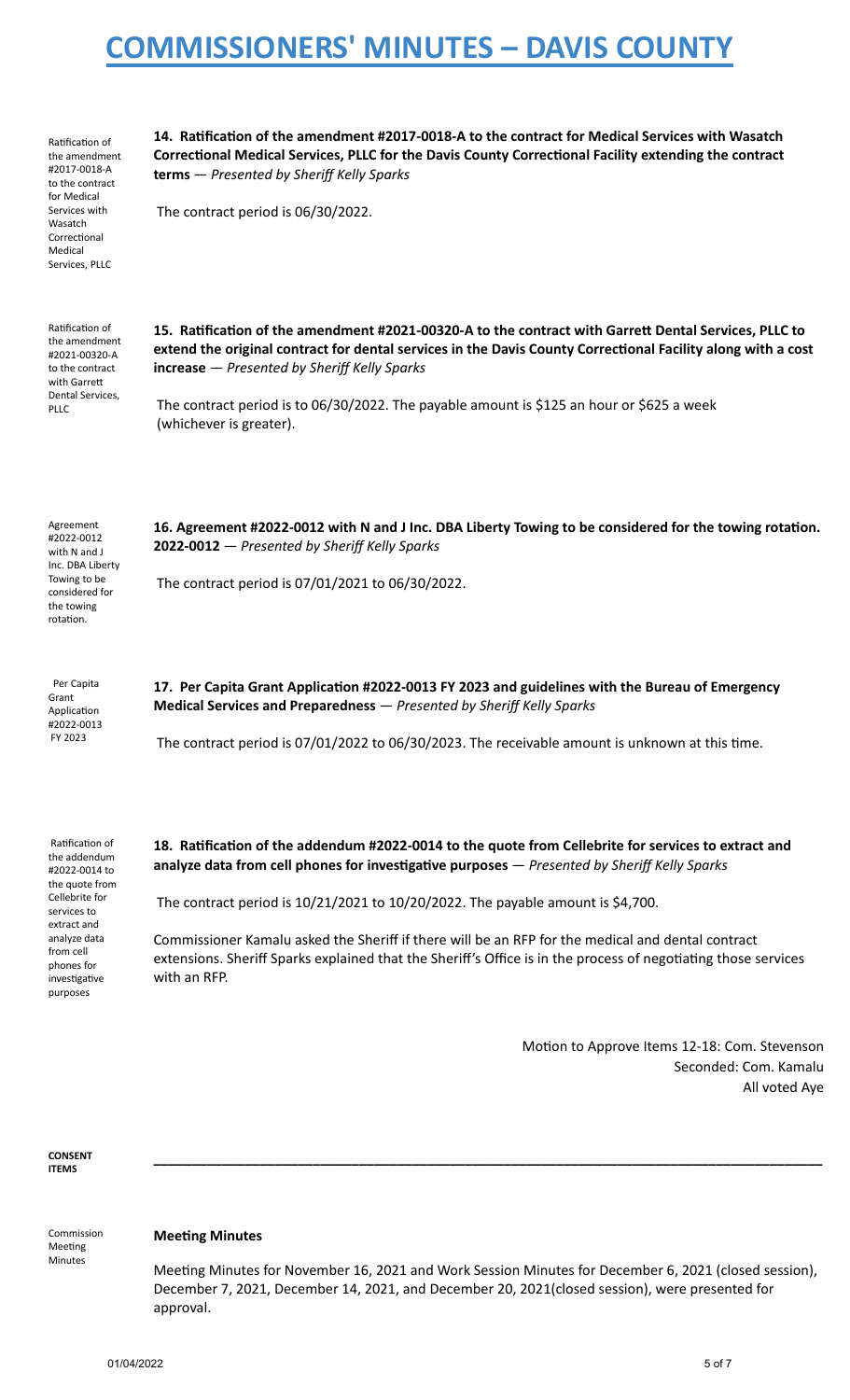Motion to Approve: Com. Stevenson Seconded: Com. Kamalu All voted Aye

Commissioner Kamalu moved to recess to the Board of Equalization. Commissioner Stevenson seconded the motion. All voted Aye.

| <b>BOARD OF</b><br><b>EQUALIZATION</b> |                                                                                                      |
|----------------------------------------|------------------------------------------------------------------------------------------------------|
| Property Tax<br>Register               | Property Tax Register matters were presented by Curtis Koch, Davis County Clerk/Auditor, as follows: |
|                                        | <b>Auditor's Adjustments:</b>                                                                        |
|                                        | <b>Appeals:</b>                                                                                      |
|                                        | • One report with various approved appeals                                                           |
|                                        | • One greater than a million dollar adjustment                                                       |
|                                        | • Twelve hearing findings, ten for denial and two for approval                                       |
|                                        | <b>Abatements:</b>                                                                                   |
|                                        | • Four late abatement application reports                                                            |
|                                        | <b>Corrections:</b>                                                                                  |
|                                        | • Two recommended corrections                                                                        |
|                                        | <b>Assessor's Adjustments:</b>                                                                       |
|                                        | <b>Assessor Initiated Corrections:</b>                                                               |
|                                        | • Various recommended corrections totaling \$1,770,136                                               |

Motion to Approve: Com. Kamalu Seconded: Com. Stevenson All voted Aye

Commissioner Kamalu moved to reconvene the Commission Meeting. Commissioner Stevenson seconded the motion. All voted Aye.

**\_\_\_\_\_\_\_\_\_\_\_\_\_\_\_\_\_\_\_\_\_\_\_\_\_\_\_\_\_\_\_\_\_\_\_\_\_\_\_\_\_\_\_\_\_\_\_\_\_\_\_\_\_\_\_\_\_\_\_\_\_\_\_\_\_\_\_\_\_\_\_\_\_\_\_\_\_\_\_\_\_\_\_\_\_\_\_\_** 

 **COMMISSION COMMENTS** 

Commissioner Elliott invited other comments from the staff.

No comments were made.

Commissioner Elliott invited comments from the dais.

Commissioner Kamalu wished everyone a Happy New Year.

 Commissioner Stevenson stated that today is Haven J. Barlow's 100th birthday. Haven Barlow is the longest serving Legislature in Utah State History from the Davis County area and at one time was Senate President.

 **MEETING ADJOURNED**  Commission meeting was adjourned at 10:27 a.m.